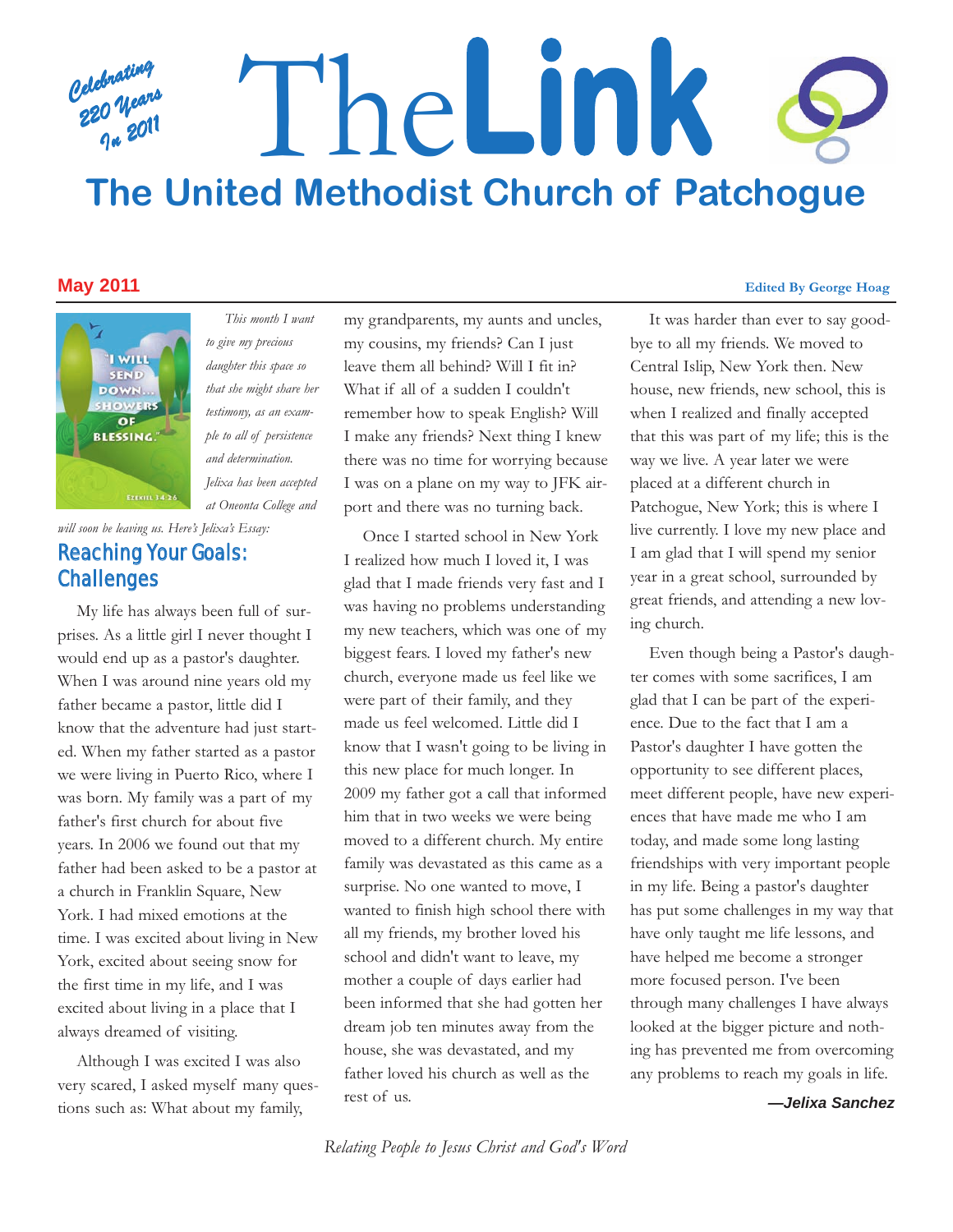# Circle of Concern

#### *For Bereavement:*

For the Family and Friends of Constance Halliwell. For the Family and Friends of Robert Pignataro. For the Family and Friends of Robert L. Bransford, Sr. For the Family and Friends of Salvatore Lentini. For the Family and Friends of Roy Anderson. For the Family and Friends of Vincent Vilar. For the thousands of individuals who lost their lives in Japan.

#### *For Guidance:*

Lisa D., Barbara McAllister, Ray Clark, Maj. Don Cornwell stationed in South Korea, Cat Placement and Rescue, Christy Wood, Michael Dellazizzi and family, Michael Amarati, Philip Demacos, Joanne, Robert C. Hiene, the Americo Family, Rose Conti, Holly Nelson, Don De LaVergne (Linda Werner's nephew), Kevin O'Donnell for comfort and healing over the loss of a loved one, Lisa Prince, the family of Alex Pearson, he is in a nursing home, he is the father-in-law of Lenny Pearson, Joan, the Neuman family, Nancy Rogers for comfort and healing, Wildredo Franco, Mary (co-worker of Betty Rice), Monica, Patrick Keena, Sheila Dreaper, Frank Whalen,

Walt Stawecki's mother, Theresa Rubano, Sofia and her family, Megan Prince, Dayne Davis , John Casale, Courtney Sweeney (Pat Carlson's daughter), Our Troops and Veterans, Dean and family, Jean Eid, Rachel Nason, all those who have lost their jobs, Eileen Paduano, Carlos Alvarado, for the Nations of Africa, Tim and Paul, Christine, Mr. Bralla, Pete and Carol Moore, prayers of comfort for police and fireman and all those who risk their lives to make ours safe and better, Glenn Hollins., Raquel Miller, Emma Easley, Tom, Mike, Matt, Brian, Justin, Ray Anderson, Lori, George Werner, Irene Catalino, for all the people of Japan, Libya and other middle Eastern Countries. Amanda Lee Domale's brothers: one is in Afganistan and the other is leaving for Iraq, Bonnie Abbott's upcoming operation, Justin and Dean Angell, Pat, Lisa, Ben and baby Anna.

#### *These Who are Hospitalized:*

Josh Boneventure, Frank, Nana Grace, Nancy Marshall, Bertha Smith, Lee Hollowell, Mary Payne, Harry Watson, Debbie Fiore, Patrick Diamond, John Vanderzalm, Sharon Kaminski, Layden John Clark, Candice Sweeney, Mary Zatorski, Dan, Pastor John from Bellport UMC, Peter Moor (Kathie Loris' father), Ernest Boyd, Chris, Phil Ianello, Carol Georke, Emily, Sue Buck, Earl Hartsfield, Mike D , Joseph Hawthorne, Emma Rasley, Mr. Tallon, Angelo, Eddie Leddin (Bob and Elenor 's nephew), Kelly Seeman, Rebecca Hendersen, Jim Pew, Gil Brown, Pat Ward, Grace Richardson (Dianne Adone's mother), Guillermina Alverio (Pastor Sanchez's mother), David Vincent, Pat.

#### *These at Home:*

Betty Hansley, Joan Welsh, Joseph Weinzettle, Natalie Burnett-Lynch, Kathleen Chodorski, Kyra McCarthy, Debi DelRossi, Belle Barile, Tom Furman, Lisa Lopez, Dorotea Sanchez, Mary Jones, Mike Welsh, Timothy Oliva's Aunt Susan, John Krulger, Shelly Granger, Marie Lino, Marta, Donna Herrick and Philip Rudolph, Jytte & Nils Sorensen (Geri Sheridan's relatives in Denmark), Robert Dodge and Suzanne Olivotti-Dodge, Sandy Burrell, Ted Davies, John Casale, Mr.

O'Keefe, Lorraine Greco, Paul Rice, Sharon Kaminski, Emily Navidad, former Patchogue Village Justice Donald Howi , John Layton, Grace Richardson, the Moultre Family, William Loris Sr., Dave Hollowell, Kim Farrel's daughter, Ceil Witt, June Barile's parents, Lenny Pearson, Marilyn Franco, Richard Sangiovanni, Muriel Vilar, Janet Higby., Gary Olsen (Gail and George Hoag's friend.)

*\* Please contact the Church Office if someone should be removed or added.*

#### *These who are in Rehab or Nursing Care Facilities:*

Alice Zahnd in Patchogue Nursing Center, 25 Schoenfeld Blvd., Patchogue, NY.

Kitty Brunnemer in Cedar Lodge Nursing Home, 6 Frowein Road, Center Moriches, NY 11934.

Hazel Nargi in McPeak's Adult Home, 286 N. Ocean Ave., Patchogue.

Anna Bonfe, Rm. 201, Cunningham Bldg., Loretto Rest, 708 E. Brighton Ave., Syracuse, NY 13205.

Nancy Rogers in I.C.F. , S. #1, wing C, 283 Route 25A, Shoreham, NY 11786.

Rachel Nason in McPeak's Adult Home, 286 N. Ocean Ave., Patchogue.

*Pray for our church and her future directions!*

If you haven't been getting e-mail messages from us, it means we don't have your address. Please send your email info to patchogueumc@yahoo.com or call the church office.

The deadline for the June issue of **TheLINK** is May 13 Please e-mail your copy to gbhoag@optonline.net.

*Lift up your church with your prayers, presence, gifts and service.*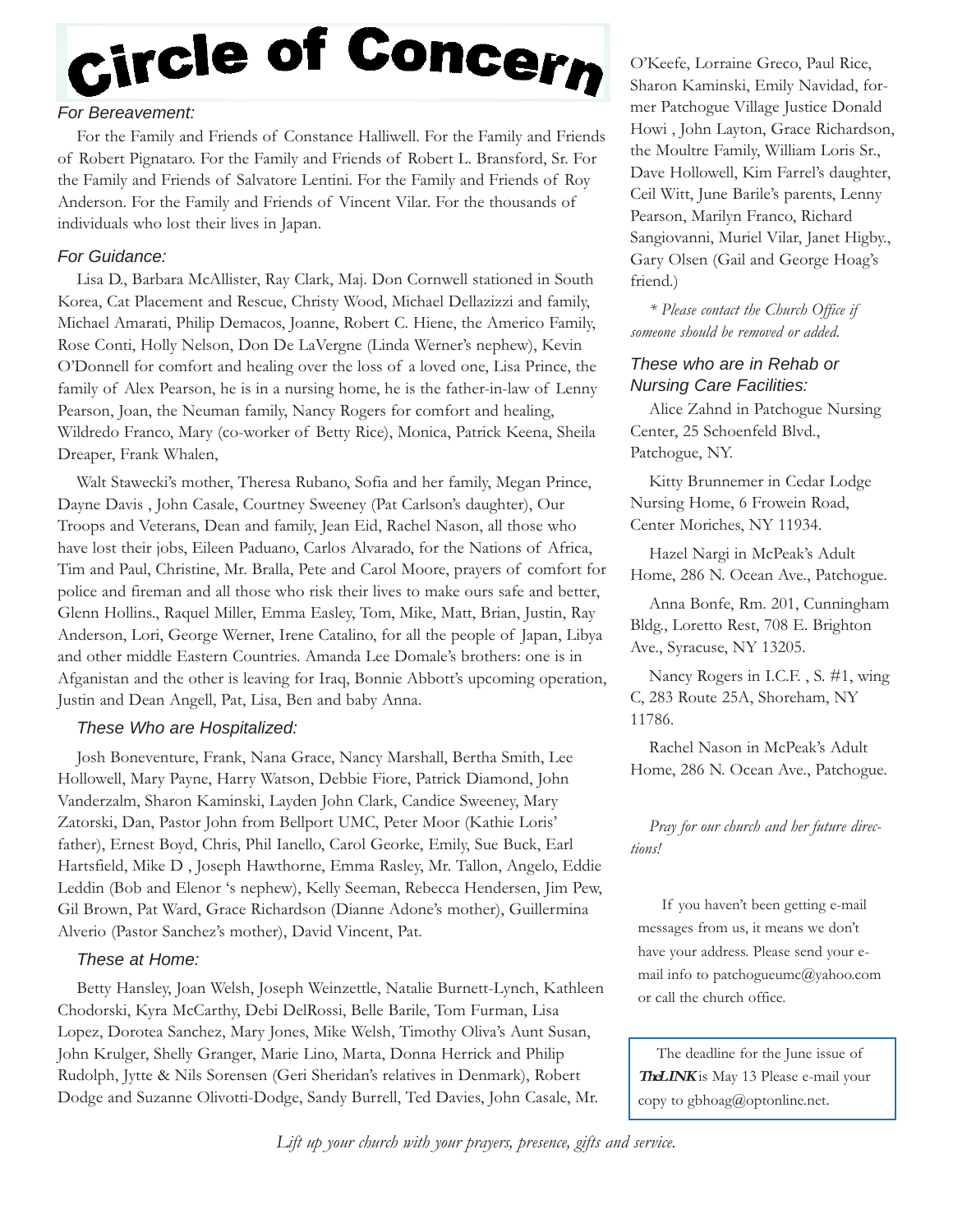# **Stewardship**

Now that we have celebrated Easter and Christ's resurrection, let us continue on with doing the Lord's work. Many good things are happening at church. We are receiving grants that are helping our financial situation and to feed the hungry.

At Bible Study on Mar. 23, while a sleet and lightening storm raged, a woman entered Wesley Hall. She asked if we knew of somewhere that her friend could take shelter for the night. Since we can not house people overnight at the church, our group did not have an answer to her plea. The best we could think of was for them to go to the 5th Precinct for help. After she left, we realized that information for helping people in need of shelter should be posted at the church. A bulletin board with that information is now placed next to the outside door near the office. It is not recommended that you transport anyone you do not know in your car. If the shelters listed cannot help or pick up the person, you can call the 5th Precinct and they will send a car, by priority, to transport the person to a shelter.

People occasionally come to the office asking for emergency food when the Food Pantry is not open. At the next Bible Study, Debbie and Don Kolacki discussed this situation and suggested assembling emergency food bags. Chris, our Administrative Assistant, had talked to Debbie about this, and had already contacted a small Girl Scout Troop and later a Boy Scout Troop. With the need for food bags addressed, the need for hygiene products was answered by the State Department of Social Services. They will be sending us hygiene packets that

we can pass out with the emergency food bags. If in the near future you are in church and someone comes to the door asking for food or shelter, please go into the tall wood cabinet (opposite the office door) and give them emergency supplies.Thank you.

We have a vibrant and dedicated MYF in our church. In March they hosted a Meatball & Spaghetti Dinner and thirty-hour famine, raising \$850 for Haitian Relief. This mission project was planned before the earthquake and tsunami in Japan. April found them at a District wide MYF Retreat at Camp Quinipet on Shelter Island. We had eighteen of our youth plus a number of parents join in that great event. Carla Gibson would like to thank all who helped to make this a success. Our youth would like to thank those members of the congregation who provided funds to help make this weekend possible for all of them to go.

The MYF enjoy the fun events scheduled for each month. In May they will have an indoor laser tag event, the date to be announced. They also work hard to support our church and its programs. Each month several youth volunteer to help at the Wesley Dinners. They worked at the Palm Sunday Breakfast and the Easter plant sale They will be involved in the Dinner Theater on May 14. Many of us older members appreciate their energy, enthusiasm and help at the many events each year. The MYF had to postpone the trip to Six Flags, Great Adventure in June due to the conflicts with so many other events.

There are a large number of hard working individuals who define our church.

Janice LeBlanc prepares the LINK each month for mailing. Janice, together with June Barile and Valerie Ward helped our church with its first major Chinese Auction and all those since. Their passion is Cat Placement & Rescue. They would like to thank all who have donated food, bedding or money for our furry friends. At any one time they are taking care of some seventy cats.

The Chinese Auction this Fall will be held in Wesley Hall. By using our own facility we hope to maximize the income from this fund raiser. June would like everyone to begin thinking of items that can be used in this next event. If you have items that you cannot store until the fall, please bring them to church and we will find a place for them. If you need them picked up, please call the office 475-0381 or Dave Hollowell, 475-5339, and we will make arrangements to pick them up. Thanks.

June organized our first Christian Music Concert on March 26, 2011. It was a great night with seven talented musicians and singers that had us singing and dancing in the aisles. The group Rev 7, Hill & Ward and the sensational Patrizia Delorenzo made it truly a night to remember. The concert was recorded and telecast live on the internet (U Stream). This concert was the first in a series that June will bring to our church.

Our internet angel is Bonnie Abbott. She has been busy contacting any group or individual who might help our church and its many programs. There are several grants pending from large Corporations. We did receive a \$10,000 grant from the Knapp/Swezey Foundation partly

*Continued on Page 7*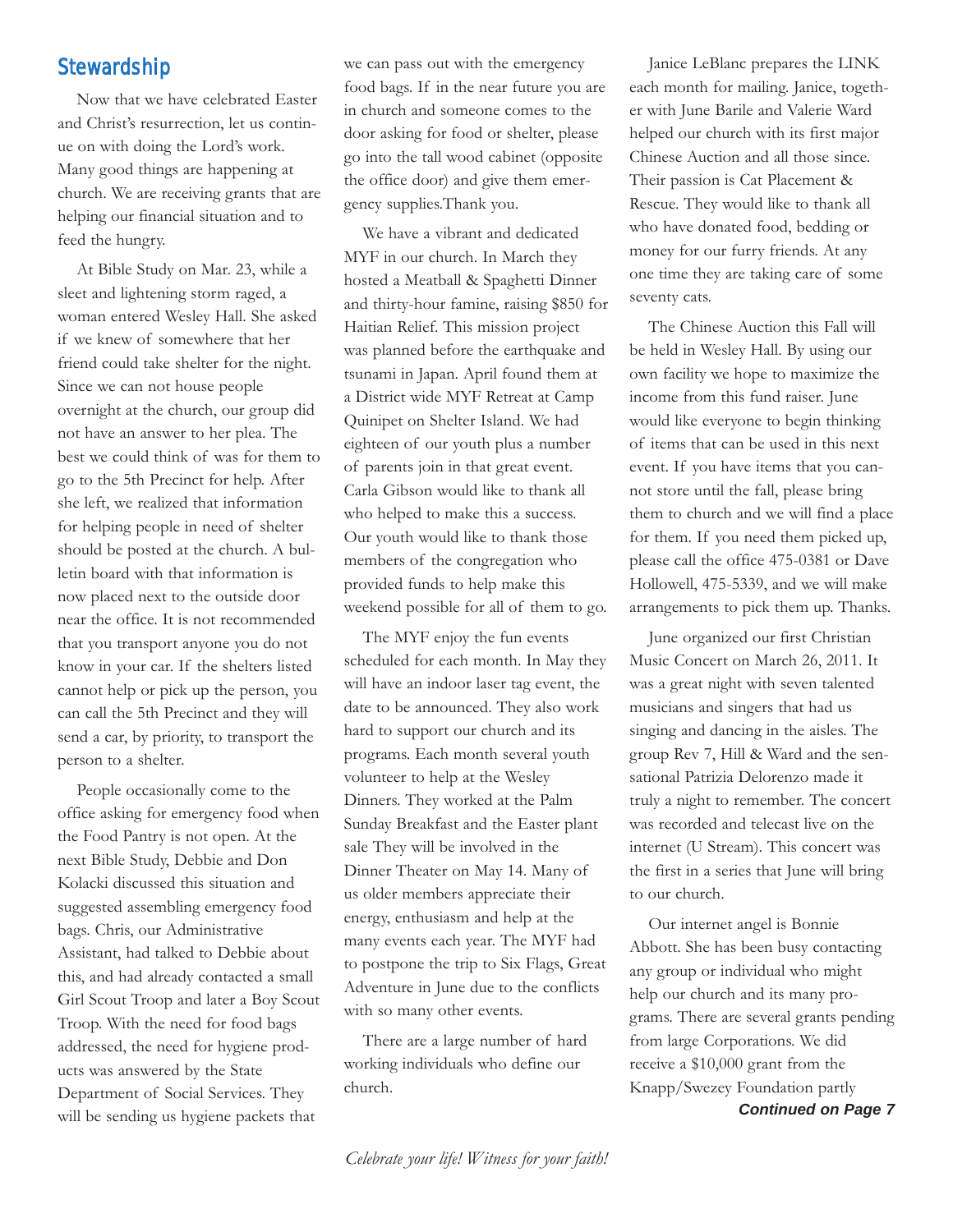## The Quiet Ministries

As you know, I have the privilege of serving as your Financial Secretary. It is a job that requires a certain amount of diligence, a modicum of training in the fine art of accounting, but most importantly, a sense of humor. It also requires me to stand up in church periodically to ask for money, which is way out of my comfort zone. I guess that's where the humor comes in.

It is a commitment—or a ministry, if you will—that I do to the best of my ability, because it's a part of the life and needs of our church. The other side of the coin is that, while I am pretty good with numbers, I am often sorely lacking in people skills, compassion, and humility, and to learn these traits I have to rely on all of you. This learning often comes in the darndest fashion, and I'd like to share one of these "quiet ministries" that has made a true and wonderful difference in my life.

Last summer I went in for what I thought would be a pretty straightforward medical procedure–the biopsy of some lymph nodes around my heart that were inflamed. Unbeknownst to me or anyone else, I also had (and have) a significant heart issue, which manifested itself as heart failure right there on the operating room table. For the next three months, it was just a whirlwind of fun and discovery for me.

However, God blessed me with miracles during that time. I was given the twin gifts of forgiving myself and letting go of resentments towards others – if you've never struggled with either of them, you can't begin to know the freedom of having them removed. And, after over 50 years, for the first time I truly allowed Jesus into my heart, with all the joys and peace that have resulted. Not all the time, and nowhere near perfectly, but enough to make a difference.

But as you all know, God does most of his work through other people. In this case, it was the Prayer Shawl ministry of Kathie Loris and Denise Whalen. I will never forget seeing the two shawls up on the alter (light blue and rust-colored), and thinking to myself "I love the rust-colored shawl – I wonder who gets that one?" When Denise presented it to me, I was blown away, overcome with emotion, almost in tears, and feeling very, very humble. And in that very simple yet elegant gift, I once again felt the touch and grace of God.

#### **"God blessed me with miracles"**

That shawl is on my bed at home. Maybe, a la "Mr. Mom", it's my "wubbie". Sometimes, when it's cold, I lay it across my chest. Other times I just touch it, smile, and think of all of you. And last night, when I was having a big problem with the seemingly simple act of just drawing a breath, I clutched it to my chest and prayed, and that's how I went to sleep. It is a simple, unselfish, beautiful gift, and it has made a very real and powerful difference in my life.

I've never had a church that I really thought of as my own. While I may disagree and squabble with some of you from time to time, it doesn't affect the underlying love and appreciation I have for all of you. I guess I'm simply trying to thank you all for doing the many little things that, with God's touch, become big things–and when you get right down to it, isn't that what a ministry really is?

#### Wesley Dinners

Our first food distribution from Island Harvest was quite interesting. Not knowing what to expect, five of us, in three vehicles, showed up on that Thursday morning at the Bellport Outlet. We were at least a half hour early, but the day was mild and sunny, and the company was good. When the truck arrived, we signed in, took our turn with the other churches and organizations who were there, and were pleasantly surprised to receive twelve boxes of fresh chicken cutlets! Believe me, that's a lot of chicken! That enabled our chef, Steve Shadbolt, to provide a wonderful meal of chicken piccata the following week, Mar. 24, and, since the freezers are still stocked with the thin sliced cutlets, we can anticipate some more delicious chicken dinners.

At the last meeting of the Steering Committee, we decided to project expanding our monthly dinners to twice monthly, beginning in September of this year. Therefore, Wesley Dinners would take place on the 2nd and 4th Thurdays of each month. Before we get there, however, certain things need to be in place. We need to have an alternate chef and sous chef. Steve and Lenny are awesome, but we don't want to burn them out. We need to be sure there are sufficient volunteers to fill the other work duties, and, last but not least, we have to be sure we have enough financial and food resources to cover both dinners.

#### **Update on Loaves and Fishes**

Thanks to the initiative of church member Bonnie Abbott, we are hoping to receive a grant of \$2,000 from county legislator Jack Eddington's office. This will help us achieve that goal of twice monthly dinners.

#### *—Barbara Becker*

*—Tom Bracken*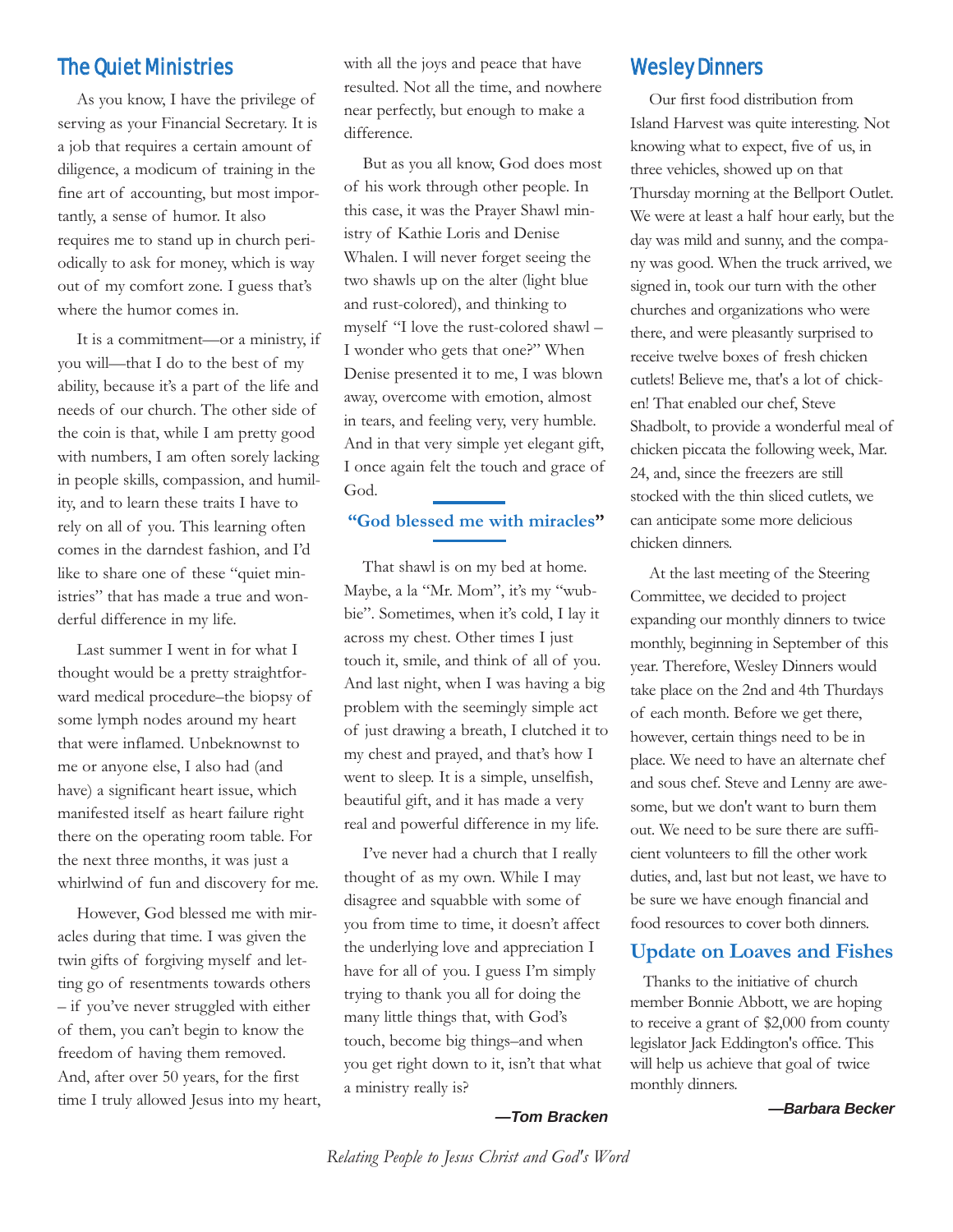# **United Methodist Church of Patchogue May 2011**

| <b>Sun</b>                                                                                                                                                          | Mon                            | <b>Tue</b>                                                                                                     | <b>Wed</b>                                              | Thu                                                                | Fri                                              | <b>Sat</b>                           |
|---------------------------------------------------------------------------------------------------------------------------------------------------------------------|--------------------------------|----------------------------------------------------------------------------------------------------------------|---------------------------------------------------------|--------------------------------------------------------------------|--------------------------------------------------|--------------------------------------|
| $\overline{l}$<br>9 a.m.-Bible Study<br>$10 a.m.$ —<br>Communion<br>Worship/Sunday<br>School<br>Counters: Linda<br>Werner and Dave<br>Hollowell                     | $\overline{2}$<br>$7 p.m. -AA$ | $\mathfrak{Z}$<br>$10$ a.m.-Noon-<br>Food Pantry<br>6:30 p.m.-ESL<br>$7:00 p.m. -AA$<br>7:30 p.m.-<br>Recovery | $\overline{4}$                                          | 5<br>7:30 p.m.-Choir<br>Rehearsal                                  | 6<br>$7:00 p.m. -NA$<br>$7:00$ p.m.-<br>Recovery | $\overline{7}$                       |
| 8<br>9 a.m.-Bible Study<br>10 a.m.-Worship/<br>Sunday School<br>Counters: Lenny Pear-<br>son and Carol Kirshner                                                     | 9<br>$7$ p.m. $-AA$            | 10<br>$10$ a.m.-Noon-<br>Food Pantry<br>$6:30$ p.m.— $ESL$<br>$7:00 p.m. -AA$<br>7:30 p.m. $-$<br>Recovery     | 11                                                      | 12                                                                 | 13<br>$7:00 p.m. -NA$<br>7:00 p.m.-<br>Recovery  | 14<br>$5:00$ p.m.--Dinner<br>Theatre |
| 15<br>9 a.m.-Bible Study<br>10 a.m.-Worship/<br>Sunday School<br>11:30 a.m. $-$<br><b>Finance Committee</b><br>Counters: Carolyn<br>Willis Falvey and Kate<br>Weber | 16<br>$7 p.m. -AA$             | 17<br>$10$ a.m.–Noon–<br>Food Pantry<br>6:30 p.m.-ESL<br>$7:00 p.m. -AA$<br>7:30 p.m.-<br>Recovery             | 18                                                      | 19<br>$7:30$ p.m.-Choir<br>Rehearsal                               | 20<br>$7:00 p.m. -NA$<br>7:00 p.m.-<br>Recovery  | 21<br>$9:30$ a.m.-UMW                |
| 22<br>9 a.m.-Bible Study<br>10 a.m.-Worship/<br>Sunday School<br>Counters: Brenda<br>Klingel and Joanne<br>Shadbolt                                                 | 23<br>$7 p.m. -AA$             | 24<br>$10$ a.m.-Noon-<br>Food Pantry<br>6:30 p.m.-ESL<br>7:00 p.m. $-AA$<br>7:30 p.m. $-$<br>Recovery          | 25<br>11:30 $a.m. -$ Golf<br>Outing, Calverton<br>Links | 26<br>5:00 p.m.-Wesley<br>Dinner<br>$7:30$ p.m.-Choir<br>Rehearsal | 27<br>7:00 p.m.-NA<br>7:00 p.m. $-$<br>Recovery  | 28                                   |
| 29<br>9 a.m.-Bible Study<br>10 a.m.-Worship/<br>Sunday School<br>Counters: Ed Klingel<br>and TBD                                                                    | 30<br>$7 p.m. -AA$             | 31<br>$10$ a.m.-Noon-<br>Food Pantry<br>6:30 p.m.—ESL<br>$7:00$ p.m.— $AA$<br>7:30 p.m. $-$<br>Recovery        |                                                         |                                                                    |                                                  |                                      |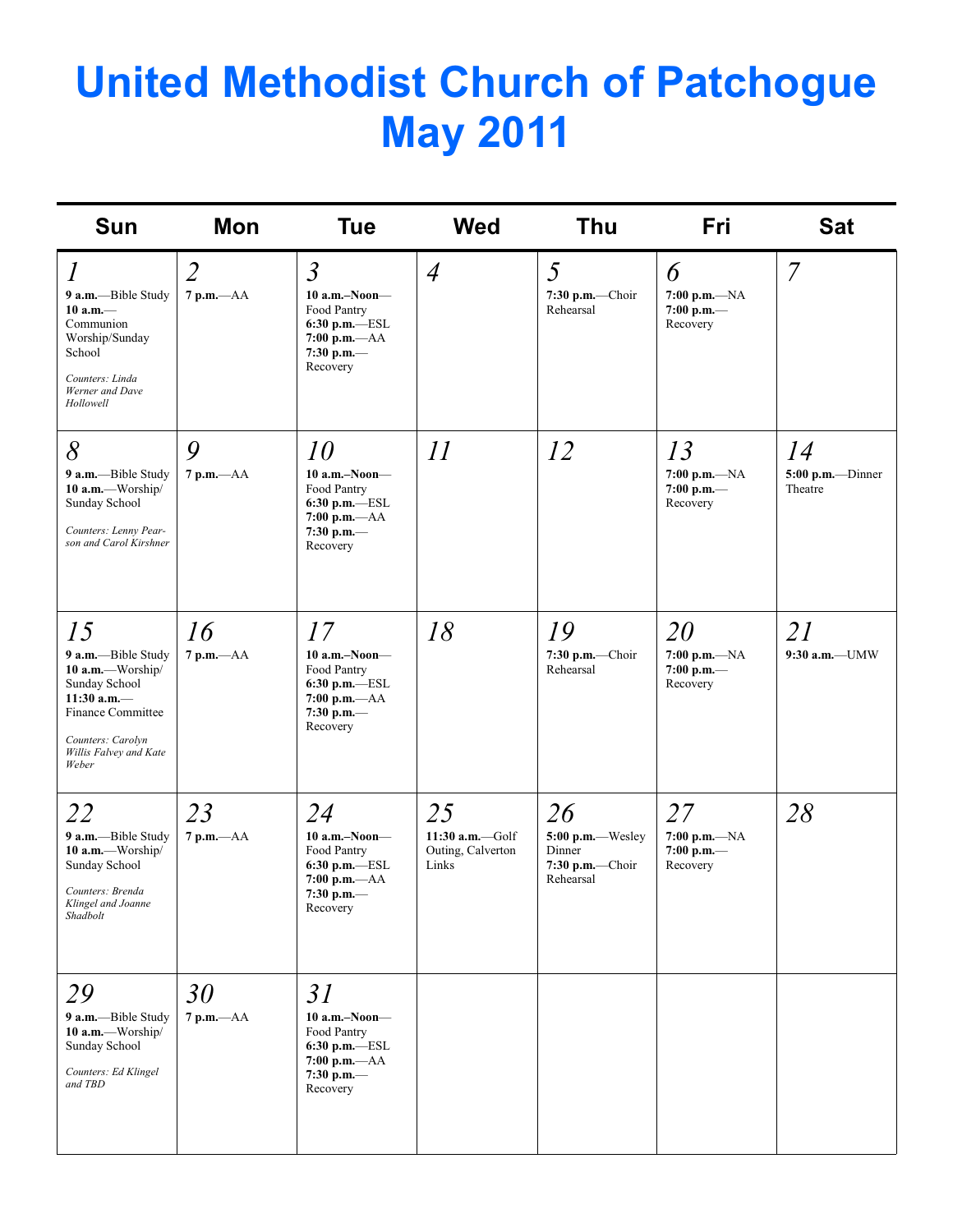**ASSOCIATE'S GOURMET MARKET Experienced Butchers & Caterers for over 20 years Also providing Groceries, Dairy & Produce 1699J Rt. 112 (Olympic Plaza), Medford, NY 11763 Phone: (631) 475-1749**



**Fax (631) 447-5086**

**www.associatemarketli.com**

# **IS DYNAMITS**

PUBLIC RELATIONS CONSULTANTS SPECIAL EVENTS PLANNERS

**GERALDINE M. SHERIDAN** 96 EVERGREEN LANE EAST PATCHOGUE, NEW YORK 11772 PHONE/FAX (631) 475-1164

E-mail: gerisheridan@verizon.net

**Our Thanks To Anthony Prudente and Sign-A-Rama 125 A Medford Ave., Patchogue 631-447-500 For their generous donation of signage supporting our Wesley Dinners**



"They kept asking if I wanted fries with that, and I didn't want to seem rude ...."





# Dinner And A Show

The church will be hosting its first murder mystery dinner theater at 5 PM on Saturday, May l4. Tickets are \$35 per person or \$40 per couple. Food donations, especially desserts, will be gladly accepted and will bring a \$5 discount on your ticket. Our MYF will be participating.. Child care will be available..

The play "A Family to Die For" was written by Lawrence Boddy. Larry's roots in Patchogue go back many generations. He is donating his play, production expertise, recruiting actors who will donate their talents, and is one of the main characters. There are a few female parts available for members of our congregation. If interested or for more information please call me at 475-5339. Please invite your friends to join you. Enjoy a great fun night out, while raising money to replace our l00 year-old tired old boiler. See you there.

*—Dave Hollowell*

Golf Classic 2011 May 25 Calverton Links 1:00 PM Shotgun Start 3 Hole-in-One Contests **Includes Lunch, Beverage Cart, Cocktail Hour, Choice of Steak or Lobster Dinner**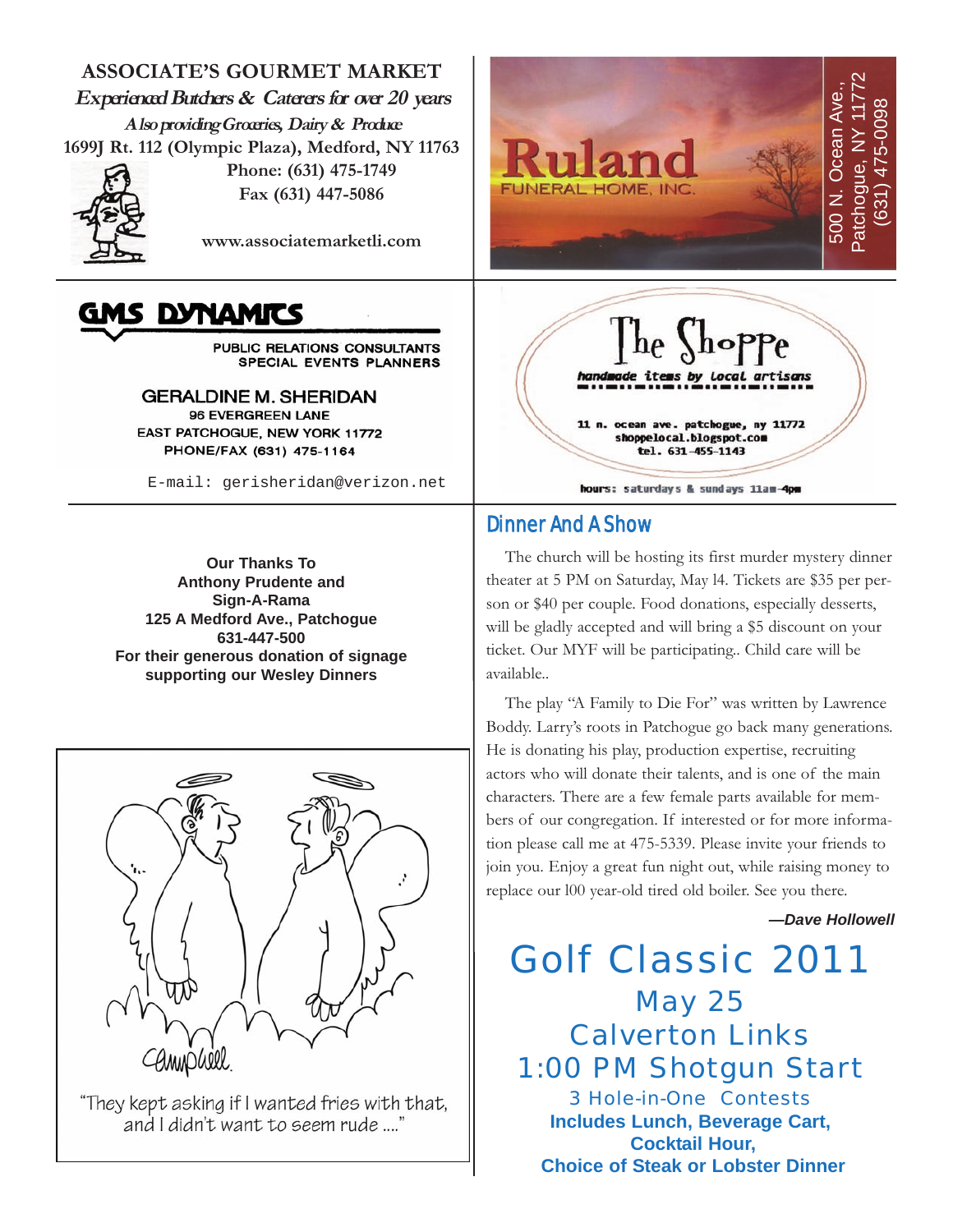# Hearings on Radicalization of Muslims Condemned

WASHINGTON, D.C. — The United Methodist General Board of Church & Society is among more than 20 faith groups that stood "shoulder to shoulder" to protest the U.S. House of Representatives Committee on Homeland Security's series of hearings examining "radicalization" in the American Muslim community.

The faith leaders announced their objection March 10, following the committee's first hearing. They said "Shoulder-to-Shoulder: Standing with American Muslims; Upholding American Values" is a campaign of national faith-based organizations and religious denominations to promote tolerance and put an end to anti-Muslim bigotry.

We stand united with all Americans in urging our elected representatives to act, not against a single, unfairly maligned group.

Rep. Peter King, R-N.Y., chair of the Committee on Homeland Security, has been accused of "modern-day McCarthyism." Dozens of civil rights, national security and faith-based organizations have objected to the singling out of one community of faith, charging that it is contrary to the U.S. value of religious freedom.

After introducing "Shoulder-to-Shoulder" at a press conference, its proponents said they would spend the afternoon and early evening meeting with members of Congress and White House officials. They intended to express their concerns about rising anti-Muslim rhetoric and sentiment, particularly from representatives of government.

The faith leaders said they gathered to "affirm that we stand united with all

Americans in urging our elected representatives to act, not against a single, unfairly maligned group, but against all forms of violence and extremism that endanger our security."

#### **False witness**

They called it false witness to assert that Muslims as a broad group are not deeply devoted to America's safety and the peaceful interaction of its entire citizenry.

The rationale for these hearings rests on an assertion that the American Muslim community has failed to support American law enforcement in its efforts against terrorism, according to the faith leaders. They said this assertion is false, and cited a study by Duke University indicating that "the largest single source of initial information" in helping prevent terrorist attacks were members of the Muslim community.

"We urge the members of our government as well as citizens of good will to refrain from passing judgment on religious or faith groups based on the actions of the few who pervert their spiritual traditions through acts of violence and hostile rhetoric," the faith leaders said. "We believe that politicians, cultural figures and members of the media are never justified in exploiting religious differences in order to advance ideological or political aims."

Endorsers of "Shoulder-to-Shoulder" include American Baptist Churches USA, Christian Church (Disciples of Christ), The Episcopal Church, Evangelical Lutheran Church in America, Islamic Society of North America, National Council of Churches, Religious Action Center of Reform Judaism, Unitarian Universalist Assn. of Congregations, Sojourners, The United Church of Christ, and United States Conference of Catholic Bishops.

*—United Methodist Board of Church and Society*

# Stewardship (from Page 3)

through Bonnie's efforts. Another grant of \$2000 is expected to support our Wesley Dinners through a request by County Legislator Jack Eddington. Thank you Bonnie and keep on searching.

The Knapp/Swezey Foundation's grant has provided the funds to promote another matching grant campaign. A few years ago the generous gift of \$l0,000 from an anonymous church member, allowed us to have our first matching grant campaign.

Tom Bracken, our Finance Secretary, championed the last campaign. It ended successfully with more than \$10,000 being raised. Tom is running this matching grant campaign and using "bricks" to fill an outline of the church. These will be in \$50, \$100 or larger amount bricks. Already \$l,350 had been donated for the new campaign. Please buy your brick and let us match this new grant.

Our major fund raiser for the church is the Golf Outing. This will be our sixth Outing and will be held at the Calverton Links on May 25. Each year we need volunteers to make gift baskets that are auctioned off at the dinner. Linda Werner is coordinating the basket making and would appreciate hearing from you. Please call her at 730-3674 or talk to her at church. There will be a 1 PM shotgun start. The package includes lunch, beverage cart, cocktail hour and choice of steak or Lobster dinner. If you would like to play or know of someone who might, please invite them to join us. For more information call the office 475-0381. Join us for a really great day in the sun.

*—Dave Hollowell*